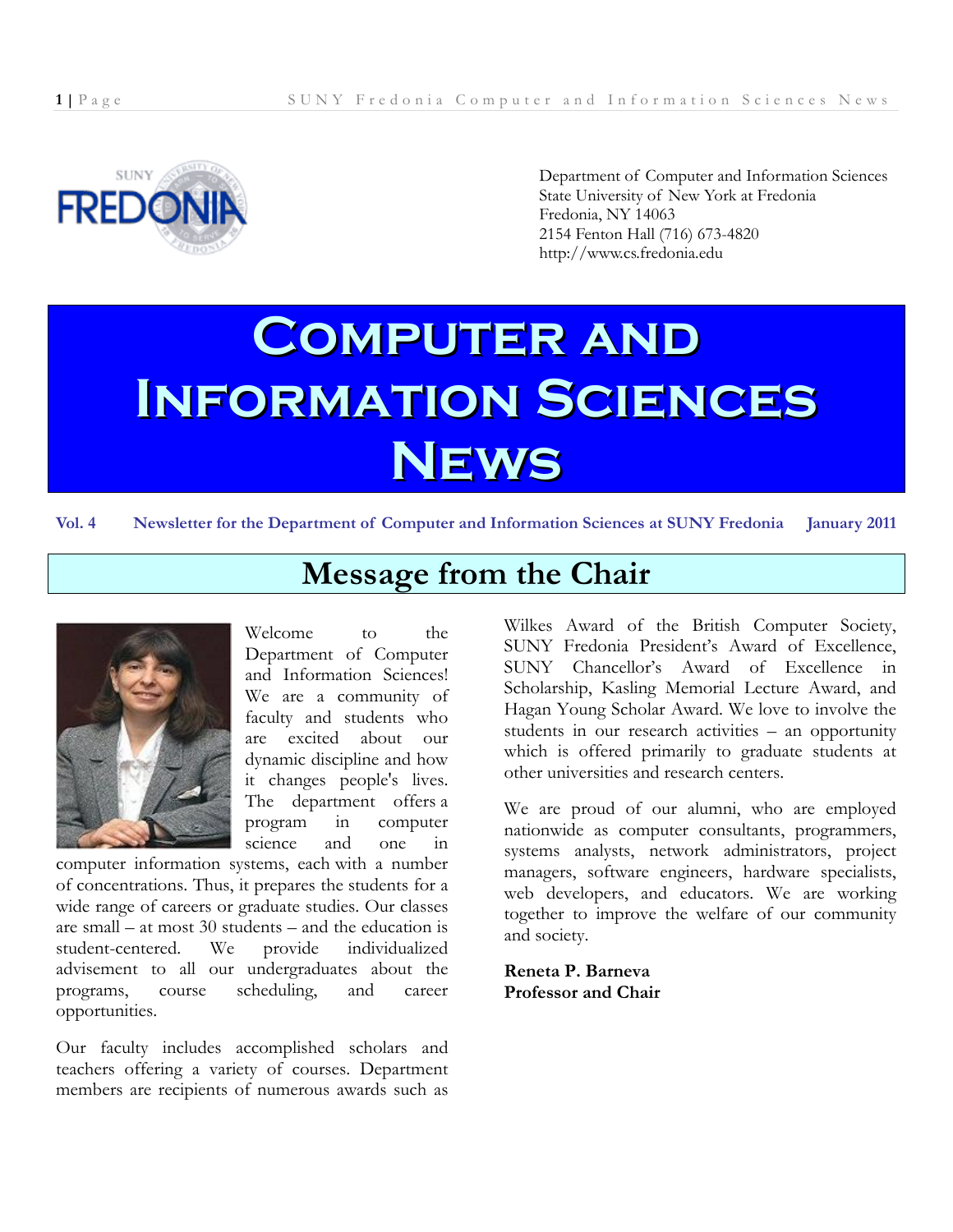### **5-Year Review**

The department will celebrate its seventh birthday on July 1, 2011. Despite the severe budget cuts we started many new projects and accomplished many tasks. The Self-study was completed in December 2010 and we are expecting Dr. Joan Lucas from SUNY Brockport to evaluate our programs. It was a monumental task comprising over 1000 pages. Dr. Barneva was the principal writer. Prof. Olson conducted the analysis on accreditation. Prof. Szocki wrote the information on equipment. Dr. Hansen summarized the data about the teaching load and summarized it. Ms. Cross collected statistical data about the student enrollment and time for graduation. She and Prof. Decker proofread the manuscript. Statistical data was provided by Dr. Xiao Y. Zhang, Director of the Institutional Research & Planning. Some texts, written by the previous department chair, Dr. Siddiqui in various documents are used throughout the self-study. The report for MACS scholarship was written by Drs. Z. Arnavut, J. Straight, M. Arnavut, and J. Zubairi. Various policies, procedures, syllabi, and newsletters authored by different department members were also included.

## **New Faculty and Faculty Promotion**

At the beginning of Fall 2010 the department welcomed the following faculty:

**Prof. Camarata** has been employed by the Angel Business Unit for 15 years. He has recently accepted the promotion to replace his retiring supervisor in the position of Director of IT in Jamestown.

**Prof. Conroe** comes to us after a career in the Air Force followed by work as a defense contractor. Dave began programming at the Air Force global weather center as a data base programmer and soon became a senior programmer and project manager. He comes to us from New Mexico State University where he led the development of software for the Army research lab at White Sands. He holds an MS in Computer

Science and MS in Systems Management. Dave taught graduate level management courses.

**Prof. Greg Kricheldorf** holds three associate degrees in Math, Computer Science, and Arts. He is a graduate from SUNY Fredonia with a BS in Computer Science and Master's Degree in Teaching from Empire State University. He worked for three years in the Buffalo Public School System doing curriculum development and teaching full time.

**Dr. Natalie Nazarenko** and **Dr. Gurmukh Singh** got promoted - they became full-time visiting professors. Dr. G. Singh is teaching for the department since 2005. He holds a Ph.D. degree in Physics. He has over 20 years of teaching experience at various colleges and universities. He is a very productive scholar: he has authored over 120 research papers. In 2007 he was awarded Kasling Award – the highert research recognition at SUNY Fredonia. Dr. N. Nazarenko has a Ph.D. degree from the Ukrainian Academy of Sciences. Her expertise is in computer information systems. She has been teaching in the US since 1996. Currently she teaches courses in data mining, e-commerce, information system structures and system programming. She currently lives in Buffalo.

**Prof. Amber Powell** joined the department in Spring'11. She is teaching one section of CSIT 251 Information Systems Structures. She got her Summa Cum Laude B.S. Degree in Mathematics Education from SUNY Fredonia, a Master's Degree from St. John Fisher College in Business Administration and a B.S. Degree from RIT in Management Information Systems.

**Mr. Rob Olson** got the internal title of assistant system administrator. Mr. Olson graduated from JCC and transferred to SUNY Fredonia in 2003. He graduated in to 2005 with a B.S. in Computer Science (Systems Software) from the Department of Computer and Information Sciences and a M.S. in Interdisciplinary Studies (Cognitive Science) in 2007. Currently, he is a lecturer in the department teaching courses such as Introduction to Artificial Intelligence,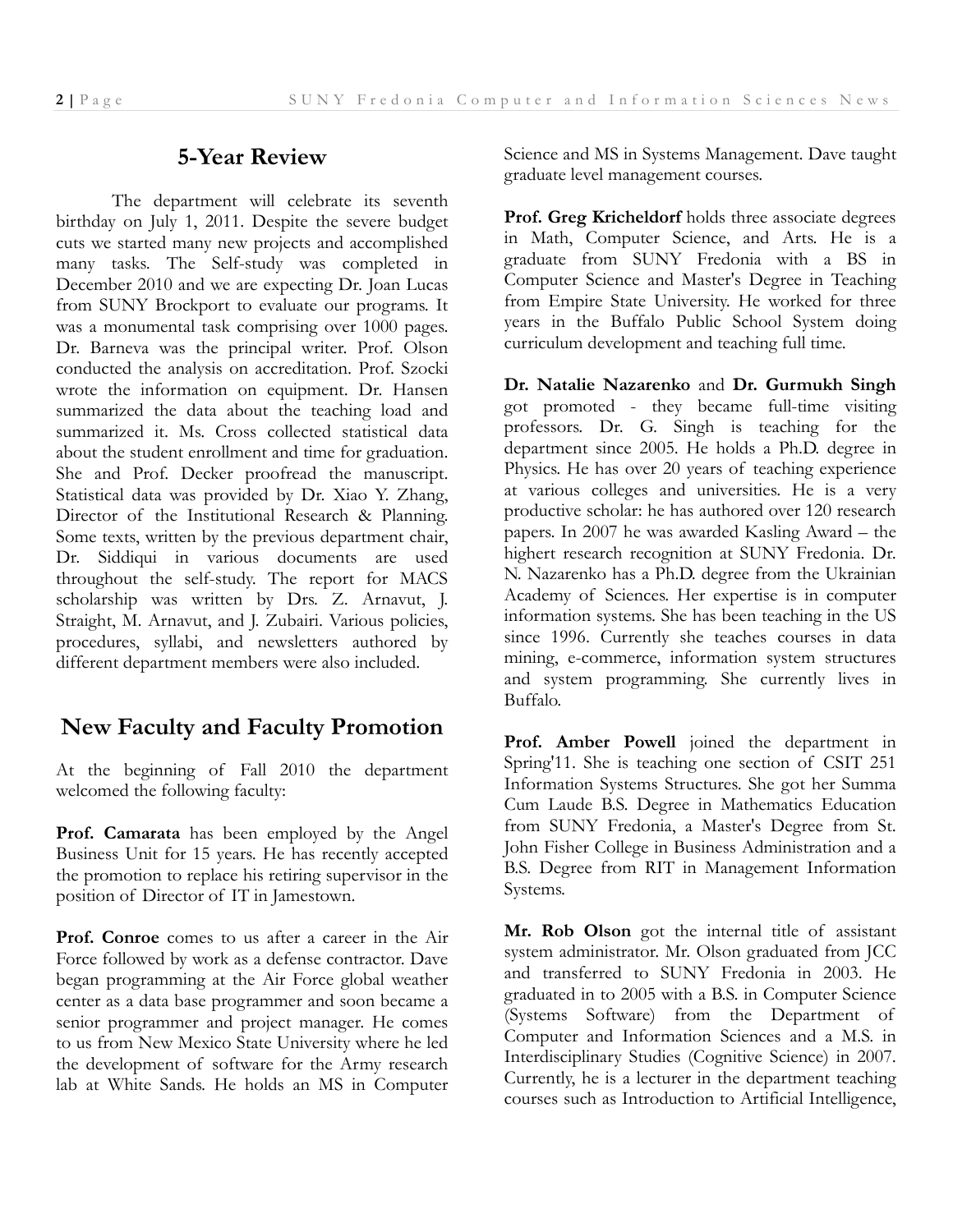Compiler Construction, and Theory of Computation**. Mr. Mike Szocki** became a senior system administrator.

## **Scholarly Activities**

**Dr. Gurmukh Singh** published four research papers in collaboration with Dr. A. Mukhopadhyay from North Bengal University, India in the Proceedings of the Department of Atomic Energy (DAE) Symposium on Nuclear Physics held at Birla Institute of Technology and Science, Pilani, India on December 20-24, 2010.

**Professor Robert Olson** published a paper "An Analysis of Discrete Computing Structures: Re-Evaluating Implementation" in the proceedings of the 13th International Conference on Humans and Computers - HC2010 held at the University of Aizu, Japan, December 8-10, 2010.

**Professor David Conroe** gave a talk "Cold War Computing" at the multidisciplinary symposium on the early Cold War era held on Friday, Dec. 3, 2010 at Williams Center.

**Dr. Gurmukh Singh** published the papers:

- 1. "Modeling Mendel's Laws on Inheritance in Computational Biology and Medical Sciences", authored by Gurmukh Singh, Khalid Siddiqui, Mankiran Singh and Satpal Singh has been recently published in the Journal of Educational Technology Systems, Vol. 39 (1), 31-46 (2010- 2011).
- 2. Ring and jet-like structure and two-dimensional intermittency in nucleus-nucleus collisions at 200A GeV/c, Ghosh, P. K. Haldar, S. K. Manna, A. Mukhopadhyay and G. Singh, accepted for publication in Nuclear Physics A (2010).
- 3. Centrality dependence of nonstatistical fluctuation in single particle density distribution in 32S-Ag/Br interactions at 200A GeV/c, M. K. Ghosh, A. Mukhopadhyay, D. Roychowdhury and G. Singh, International

Journal of Modern Physics, Vol. E19 (11), 1-18 (2010).

4. Intermittency and related issues in 16O-Ag/Br collision at 200A GeV/c, M. K. Ghosh, P. K. Haldar, S. K. Manna, A. Mukhopadhyay and G. Singh, Canadian Journal Physics, Vol. 88 (8), 575-584 (2010).



In September 2010, **Prof. Kanev from the University of Shizuoka, Japan,** visited the department and gave a talk "Possibilities for Internships and

Graduate Study at Shizuoka University and Research on Surface-Based Interfaces."

The same month, **Dr. Zubairi** gave a talk "Using Wireless Sensor Networks for Medical Emergency Data Handling" at the Social Science Colloquium.

**Dr. Singh** made a presentation "Good Course Design Technique for Effective Online Teaching" at the 4th Teaching and Learning Conference at SUNY Fredonia in August 2010. He also published three papers in the proceedings of the international conference Applications of Computer and Information Sciences to Nature Research (ACISNR-2010), ISBN 978-1-60558-918-3.



In May 2010, the International Symposium Computational Modeling of Objects Presented in Images: Fundamentals, Methods and Applications - CompIMAGE'10 was held in Buffalo, NY. It attracted participants from Brazil, Canada,

Egypt, France, Germany, India, Italy, Japan, Hungary, Malaysia, Poland, Portugal, Spain, Turkey, UK, and the USA. **Dr. Barneva** was Co-chair and Chair of the Organizing Committee. **Dr. Siddiqui** served on the Organizing Committee as a treasurer. **Dr. Nazarenko**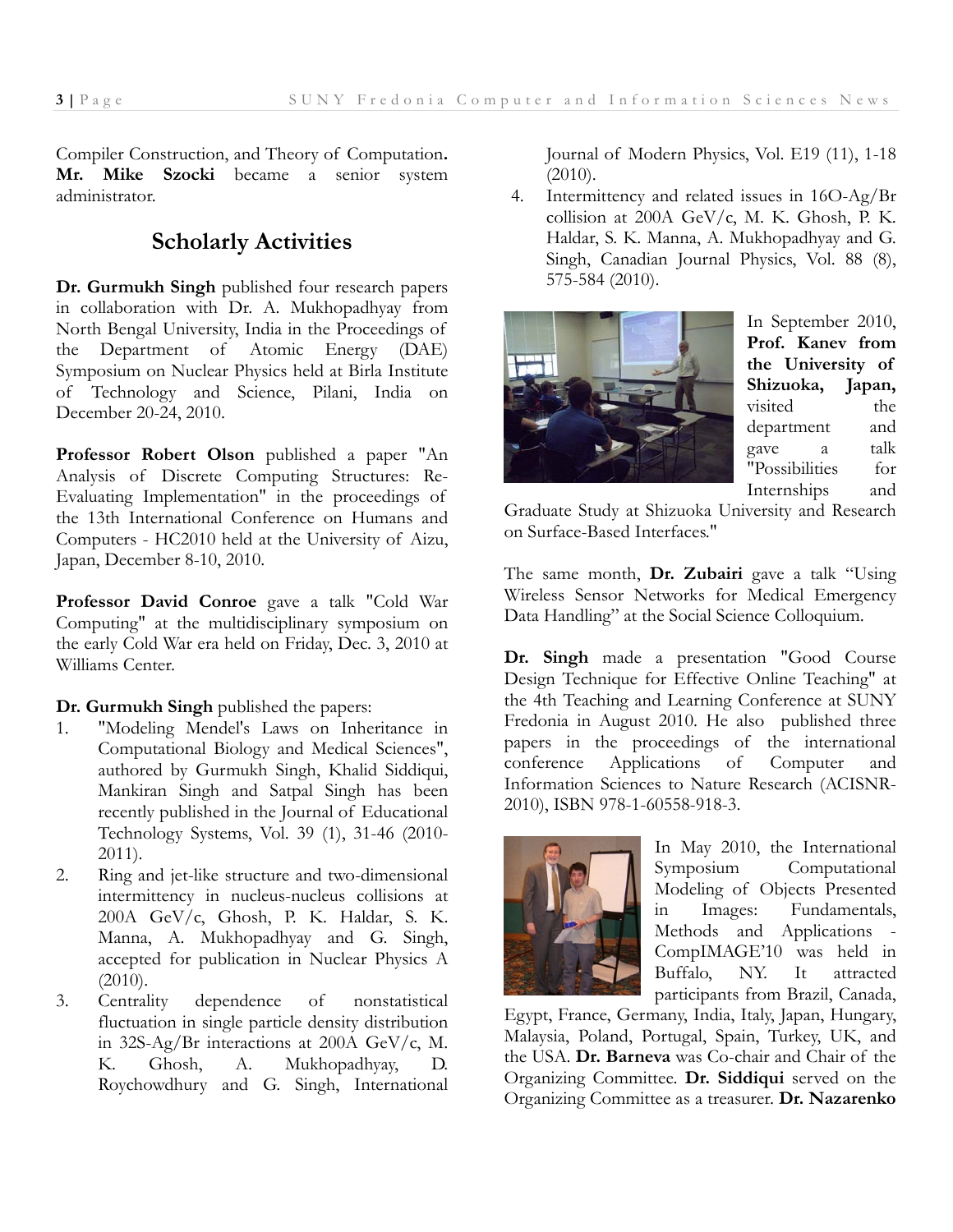and **Mr. Szocki** helped with the organization as members of the Organizing Committee. President Hefner attended the symposium and conferred the best student paper awards. Dr. Barneva co-edited the

conference proceedings together with the **Nobel Laureate Dr. Herbert A. Hauptman**. The materials of Symposium were published by the prestigious scientific publishing house Springer Verlag (Berlin-Heidelberg) in the Lecture Notes in Computer Science Series.



In May 2010, **Dr. Barneva** published the article "Digital Stars and Visibility of Digital Objects" in Lecture Notes in Computer Science, Vol. 6026, Springer Verlag, Berlin-Heidelberg, 2010, ISBN 978- 3-642-12711-3

In January 2010, **Dr. Barneva** published an article in the Journal of Educational Technology Systems. This was one of the 10 papers accepted for publication in the special journal issue devoted to CIT Conference held in Oswego, NY, in 2009. This journal publication is very competitive since CIT usually attracts several hundreds of participants.

**Dr. Zubairi** served as co-editor of an e-book on Applications of Modern High Performance Networks. It is available at Bentham eBooks. SUNY Fredonia Campus Report announced the publication: "Junaid Zubairi edits new e-book on networks"

## **Curriculum Updates**

#### **Android**

The course on Android Programming is designed to provide a smooth introduction to Java programming while creating applications for smartphones.



Android is an operating system based on Linux with a Java programming interface. It provides its own Java Virtual machine (Dalvik Virtual Machine - DVM) to develop applications. It supports 2-D and 3-D graphics using the OpenGL libraries as well as data storage in a SQLite database.

Android has potential to go beyond the smartphone applications. Being open source, it is compelling for a variety of different hardware manufacturers.

The course **CSIT 291 Special Topics: Android Programming** is offered for first time in Spring'11. If there is sufficient interest, it will be offered in the summer as well. The course does not have any prerequisites.

#### **Blender**



Blender is a free 3D graphics application that can be used for modeling, texturing, rigging, water and smoke simulations, animating, rendering, simulations, non-linear

editing, compositing, and creating interactive 3D applications, including video games, animated film, or visual effects.

Blender's features include advanced simulation tools such as rigid, realistic body, fluid, cloth and softbody dynamics, modifier-based modeling tools, powerful character animation tools, a node-based material and compositing system and Python for embedded scripting.

Released as free software under the GNU General Public License, Blender is available for a number of operating systems, including GNU/Linux, Mac OS X, and Microsoft Windows.

The course **CSIT 203 Introduction to Multimedia** teaches important concepts using Blender. It was first offered in Spring'10 and every semester thereafter. It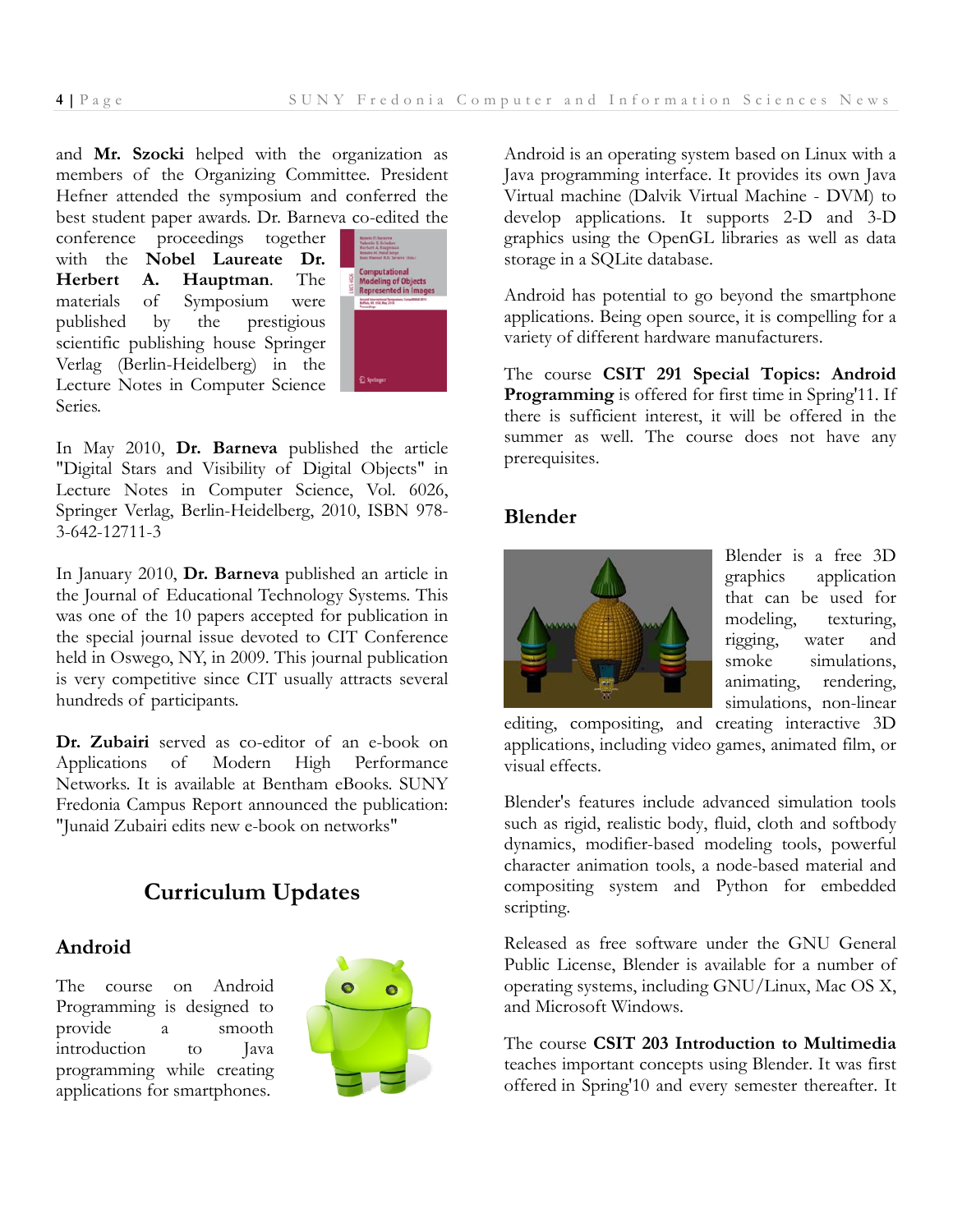is part of the Computer Information Systems Program and does not require any prerequisites.

#### **Ruby on Rails**

Ruby on Rails is an open source web application framework for the Ruby programming language. It was created by David Heinemeier Hansson in 2004. In August 2006 Apple announced that it would ship Ruby on Rails with MacOS X v10.5 "Leopard", which was released in October 2007. Thus, Ruby on Rails became very popular.

There is a shortage of Ruby on Rails developers and currently they are very well paid. According to Mr. Bob Richardson, the Founder of SellingHive, one of the companies in the SUNY Fredonia Technology Incubator, companies can pay up to \$150 per hour for an experienced programmer.

We are planning to start a course on Ruby on Rails in Fall 2011, if there is enough interest among the students. The course will be designed for beginners and won't require any previous programming knowledge. All majors are welcome. A number of local companies including SellingHive will support the course and provide projects for students during the semester. Students in the course would also have the opportunity for internships with the companies.

## **Student Activities**

Twelve seniors graduated in Fall 2010. At the exit survey, 78% of them reported that they feel the education at Fredonia prepared them well for employment or graduate school. The courses found most useful in their education were Data Base Management Systems, Data Structures, Visual Basic II, Problem Solving with Objects, and Compiler Construction. When asked which electives they would have liked to take at Fredonia, the topic that came up the most was experience in mobile programming, particularly for Android devices, Java programming, and networking.

Prof. Greg Cole got student evaluations 5.0/5.0 in his class CSIT 120 Computer Science Overview. Good job, Prof. Cole!



The first Computer Information Sciences Student Expo was held on December 1, 2010 in 115 Fenton Hall. There were over 30 presentations from

various courses – programs on Alice, scenes modeled on Blender, web sites, videogames, software engineering, graphical applications, data mining, hypercomputing, and e-commerce projects, and even a program for robot manipulation! The Expo was attended by many guests, including VP David Herman, Dean Boisjoly, Dr. Croxton – OSCAR Director, Mr. Ray Christopher from the Technology Incubator, and Drs. Yarmakhov and Zakharova from Psychology Department.

On November 5, 2010, the students Ozgun Erensoy, Arda Gumusalan, and Basar Koc attended the IEEE Western New York Image Processing



Workshop at Rochester Institute of Technology.

The department alumna Ms. Kaori Sagawa became a graduate student at the University of Shizuoka, Japan.

The High School Competition organized by the department was held on May 17, 2010 under the leadership of Prof. Szocki. Over 45 students from 12 schools coached by 10 teachers attended the event. There were participants from many new schools.

The following computer and information sciences students presented at the 12th Annual SUNY Fredonia Research and Creativity Exposition, April 27, 2010: